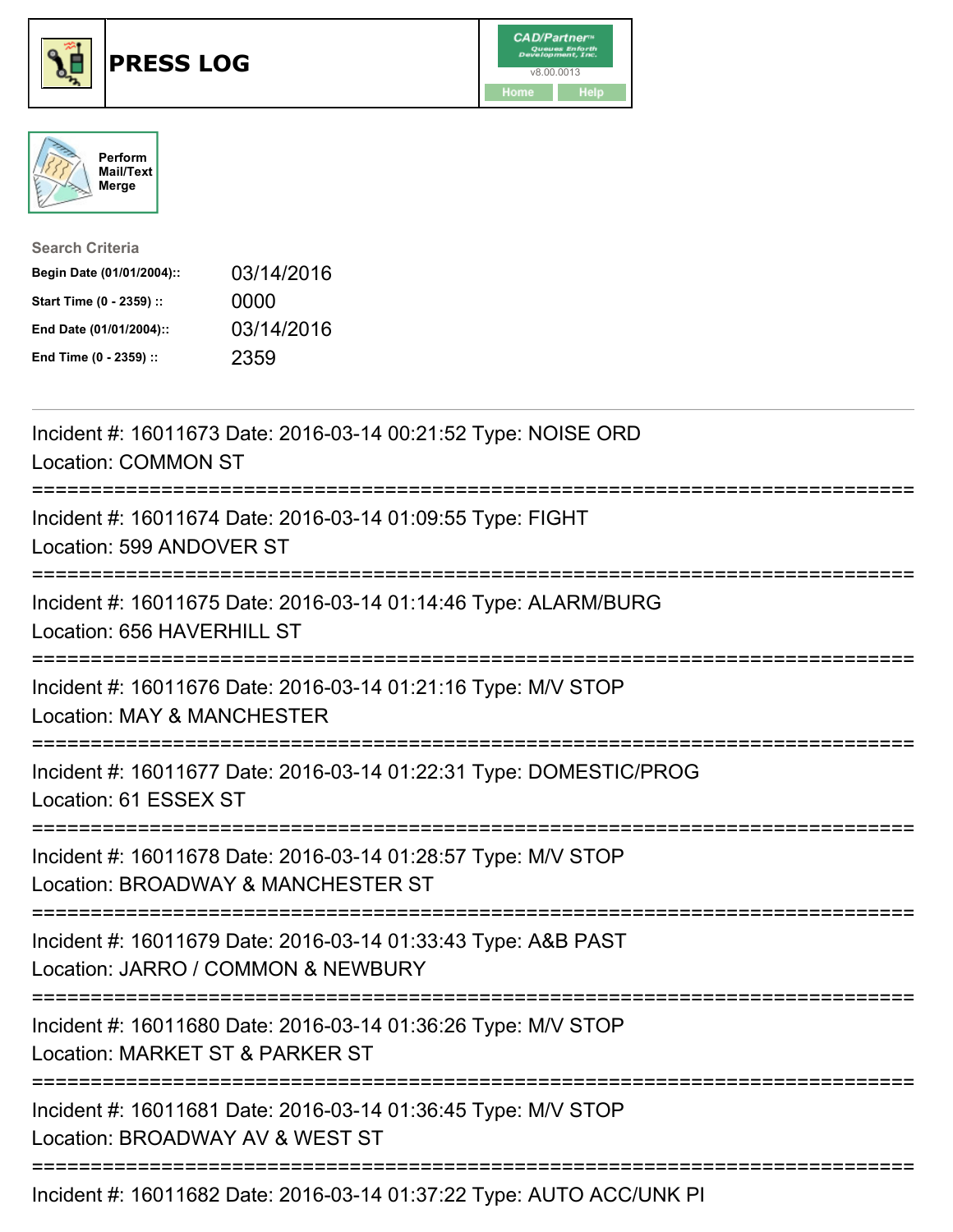| Location: MARY IMMACULATE / 191 MAPLE ST                                                                                              |
|---------------------------------------------------------------------------------------------------------------------------------------|
| Incident #: 16011683 Date: 2016-03-14 01:38:13 Type: ALARM/BURG<br>Location: MELO MARKET / 187 LAWRENCE ST<br>======================= |
| Incident #: 16011684 Date: 2016-03-14 01:42:26 Type: DOMESTIC/PROG<br>Location: 117 ARLINGTON ST FL 3                                 |
| Incident #: 16011685 Date: 2016-03-14 02:16:27 Type: NOISE ORD<br>Location: 5 BYRON AV FL 2                                           |
| Incident #: 16011686 Date: 2016-03-14 02:19:29 Type: ALARM/BURG<br>Location: LA RUBIA / 52 COMMON ST                                  |
| Incident #: 16011687 Date: 2016-03-14 02:36:19 Type: NOISE ORD<br>Location: 5 BYRON AV FL 2                                           |
| Incident #: 16011688 Date: 2016-03-14 02:50:44 Type: DISTURBANCE<br>Location: 163 SALEM ST FL 3                                       |
| Incident #: 16011689 Date: 2016-03-14 03:36:11 Type: SUS PERS/MV<br>Location: 8 RESERVOIR TER                                         |
| Incident #: 16011690 Date: 2016-03-14 03:48:24 Type: FIGHT<br>Location: 137 LAWRENCE ST                                               |
| Incident #: 16011691 Date: 2016-03-14 03:55:18 Type: M/V STOP<br>Location: AMES ST & RIVERSIDE DR                                     |
| Incident #: 16011692 Date: 2016-03-14 04:00:22 Type: DISTURBANCE<br>Location: HOLIDAY INN EXPRESS / 224 WINTHROP AV #423              |
| Incident #: 16011693 Date: 2016-03-14 04:05:41 Type: NOTIFICATION<br>Location: 185 HIGH ST                                            |
| Incident #: 16011694 Date: 2016-03-14 04:55:38 Type: LOUD NOISE<br>Location: 24 MAGNOLIA ST                                           |
| --------------<br>Incident #: 16011695 Date: 2016-03-14 05:01:35 Type: ALARM/BURG<br>Location: HABIT OPCO / 10 EMBANKMENT RD          |
| Incident #: 16011696 Date: 2016-03-14 05:10:47 Type: TRESPASSING                                                                      |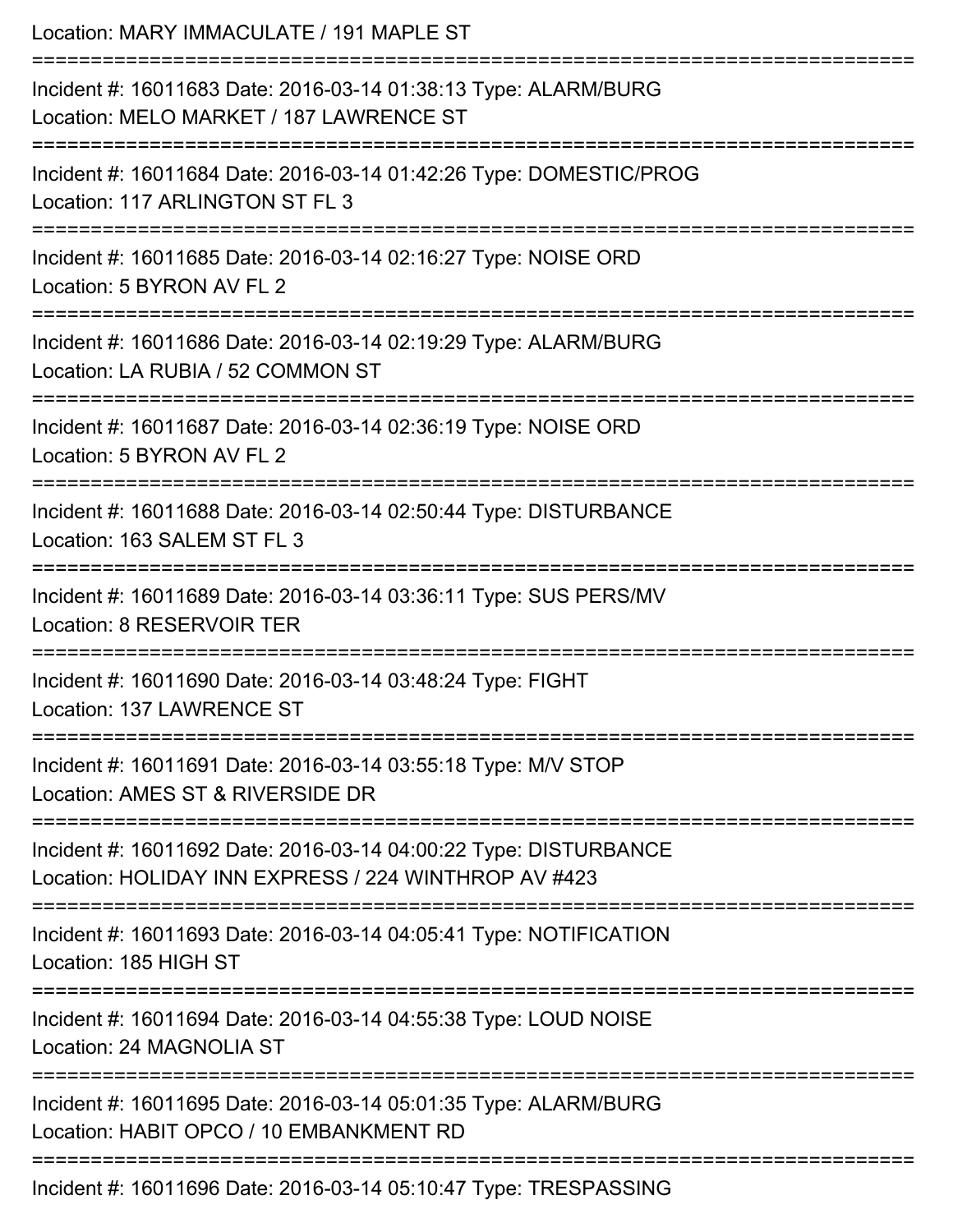| Incident #: 16011697 Date: 2016-03-14 05:56:13 Type: MAL DAMAGE<br>Location: 112 EVERETTE ST                |
|-------------------------------------------------------------------------------------------------------------|
| Incident #: 16011698 Date: 2016-03-14 06:21:13 Type: MV/BLOCKING<br>Location: 364 HOWARD ST                 |
| Incident #: 16011699 Date: 2016-03-14 06:30:32 Type: ALARM/BURG<br>Location: ST PATS SCHOOL / 101 PARKER ST |
| Incident #: 16011700 Date: 2016-03-14 06:31:32 Type: MV/BLOCKING<br>Location: 22 DEWEY ST                   |
| Incident #: 16011701 Date: 2016-03-14 06:55:33 Type: M/V STOP<br>Location: COMMON ST & HAMPSHIRE ST         |
| Incident #: 16011702 Date: 2016-03-14 06:59:10 Type: PARK & WALK<br>Location: 0 BROADWAY                    |
| Incident #: 16011703 Date: 2016-03-14 07:03:16 Type: M/V STOP<br><b>Location: MT VERNON</b>                 |
| Incident #: 16011704 Date: 2016-03-14 07:07:40 Type: M/V STOP<br><b>Location: ANDOVER</b>                   |
| Incident #: 16011705 Date: 2016-03-14 07:14:09 Type: ALARMS<br>Location: 411 RIVERSIDE DR                   |
| Incident #: 16011706 Date: 2016-03-14 07:17:08 Type: ALARMS<br>Location: 134 WEST ST                        |
| Incident #: 16011707 Date: 2016-03-14 07:18:36 Type: CLOSE STREET<br>Location: ABBOTT ST & BLANCHARD ST     |
| Incident #: 16011708 Date: 2016-03-14 07:42:14 Type: M/V STOP<br>Location: BROADWAY & TREMONT ST            |
| Incident #: 16011709 Date: 2016-03-14 07:48:49 Type: PRISONER CHK<br>Location: 90 LOWELL ST                 |
| Incident #: 16011710 Date: 2016-03-14 07:56:33 Type: M/V STOP                                               |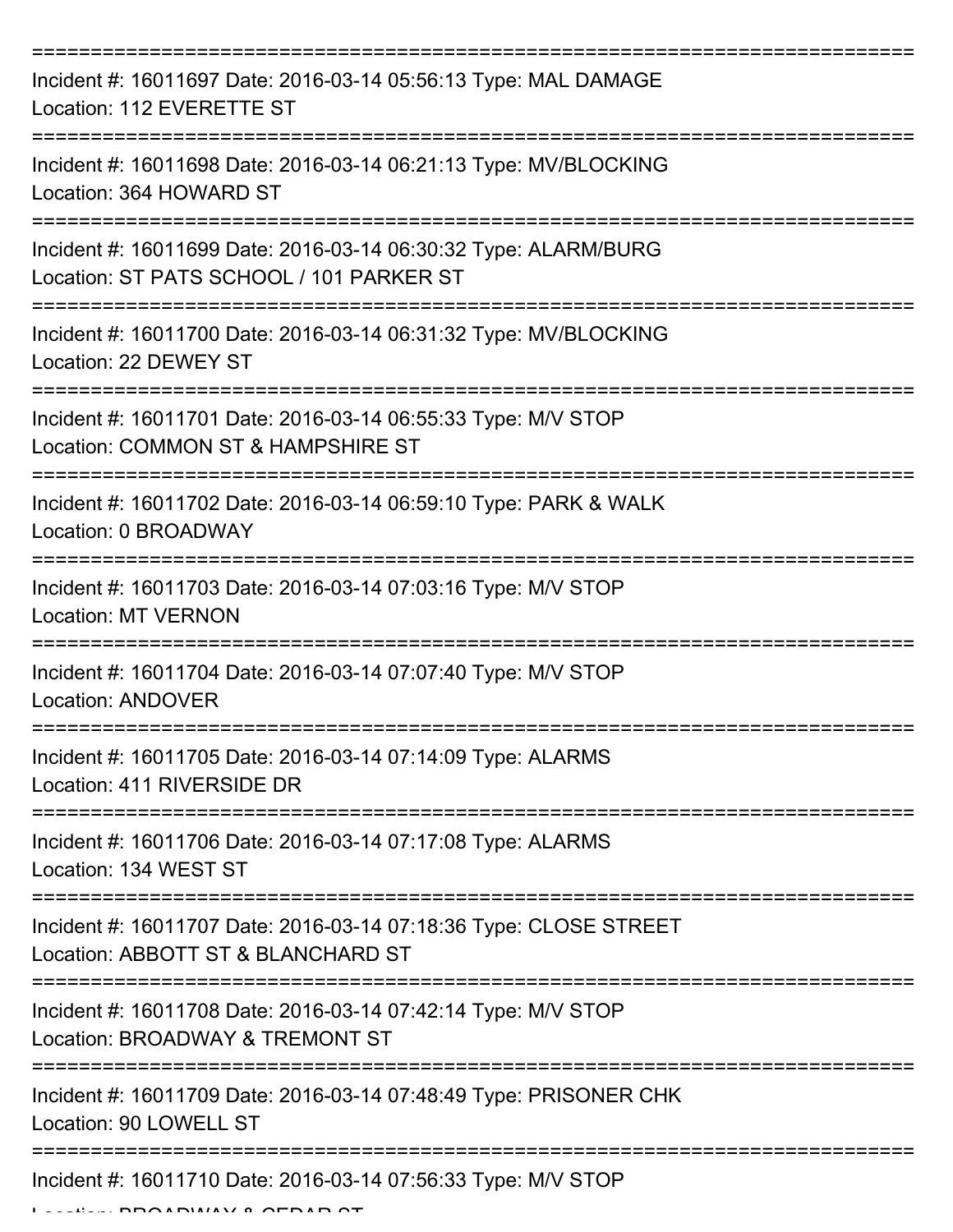| Incident #: 16011711 Date: 2016-03-14 07:59:21 Type: M/V STOP<br>Location: CANAL ST & UNION ST                      |
|---------------------------------------------------------------------------------------------------------------------|
| Incident #: 16011712 Date: 2016-03-14 08:04:22 Type: M/V STOP<br>Location: LAWRENCE ST & MAPLE ST                   |
| Incident #: 16011713 Date: 2016-03-14 08:15:44 Type: RECOV/STOL/MV<br>Location: 24 HIGHLAWN AV                      |
| Incident #: 16011714 Date: 2016-03-14 08:27:23 Type: INVESTIGATION<br>Location: ARLINGTON SCHOOL / 150 ARLINGTON ST |
| Incident #: 16011715 Date: 2016-03-14 08:57:05 Type: ALARMS<br>Location: 33 S BROADWAY                              |
| Incident #: 16011716 Date: 2016-03-14 09:24:43 Type: M/V STOP<br>Location: 50 BROADWAY                              |
| Incident #: 16011717 Date: 2016-03-14 09:29:00 Type: M/V STOP<br>Location: 35 WATER ST                              |
| Incident #: 16011718 Date: 2016-03-14 09:45:31 Type: M/V STOP<br>Location: 11 MARGIN ST                             |
| Incident #: 16011719 Date: 2016-03-14 09:50:05 Type: M/V STOP<br>Location: 50 BROADWAY                              |
| Incident #: 16011721 Date: 2016-03-14 09:51:15 Type: ASSIST FIRE<br><b>Location: DIAMOND ST</b>                     |
| Incident #: 16011720 Date: 2016-03-14 09:51:57 Type: TOW OF M/V<br>Location: 16 TREMONT ST                          |
| Incident #: 16011722 Date: 2016-03-14 09:54:54 Type: M/V STOP<br>Location: DURSO AV & WINTHROP AV                   |
| Incident #: 16011723 Date: 2016-03-14 09:58:42 Type: SUS PERS/MV<br>Location: METHUEN ST & MILL ST                  |
| Incident #: 16011724 Date: 2016-03-14 10:15:50 Type: 209A/SERVE                                                     |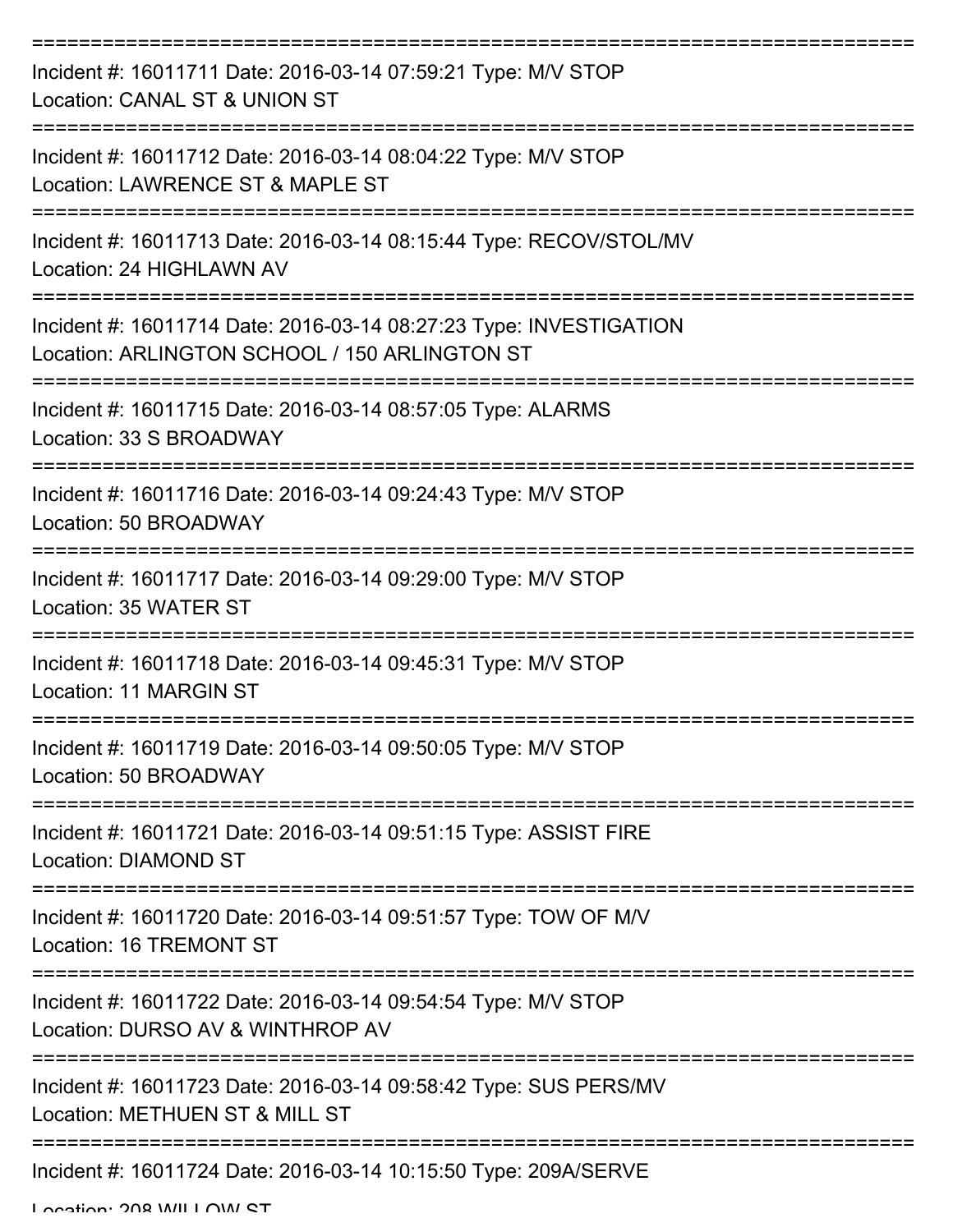| Incident #: 16011725 Date: 2016-03-14 10:21:27 Type: GENERAL SERV<br>Location: MANCHESTER & MAY       |
|-------------------------------------------------------------------------------------------------------|
| Incident #: 16011727 Date: 2016-03-14 10:23:20 Type: LOUD NOISE<br>Location: 22 DEWEY ST              |
| Incident #: 16011726 Date: 2016-03-14 10:23:45 Type: 209A/SERVE<br>Location: 7 MONMOUTH ST            |
| Incident #: 16011728 Date: 2016-03-14 10:29:26 Type: TOW OF M/V<br>Location: 50 OAKWOOD AV            |
| Incident #: 16011729 Date: 2016-03-14 10:30:38 Type: 209A/SERVE<br>Location: 46 AMESBURY ST           |
| Incident #: 16011730 Date: 2016-03-14 10:36:58 Type: MEDIC SUPPORT<br>Location: 113 JACKSON ST #1     |
| Incident #: 16011731 Date: 2016-03-14 10:43:26 Type: 209A/SERVE<br>Location: 379 HAVERHILL ST         |
| Incident #: 16011732 Date: 2016-03-14 10:48:21 Type: CK WELL BEING<br>Location: KENT ST & S UNION ST  |
| Incident #: 16011733 Date: 2016-03-14 10:50:58 Type: COURT DOC SERVE<br><b>Location: 1 TREMONT ST</b> |
| Incident #: 16011734 Date: 2016-03-14 10:52:58 Type: 209A/SERVE<br>Location: 304 LOWELL ST            |
| Incident #: 16011735 Date: 2016-03-14 10:54:54 Type: M/V STOP<br>Location: 191 ESSEX ST               |
| Incident #: 16011736 Date: 2016-03-14 10:59:49 Type: 209A/SERVE<br>Location: 260 AMES ST              |
| Incident #: 16011737 Date: 2016-03-14 11:05:21 Type: 209A/SERVE<br>Location: 35 RESOVOIR ST           |
| Incident #: 16011738 Date: 2016-03-14 11:16:59 Type: TOW OF M/V<br>Location: APPLETON ST & ESSEX ST   |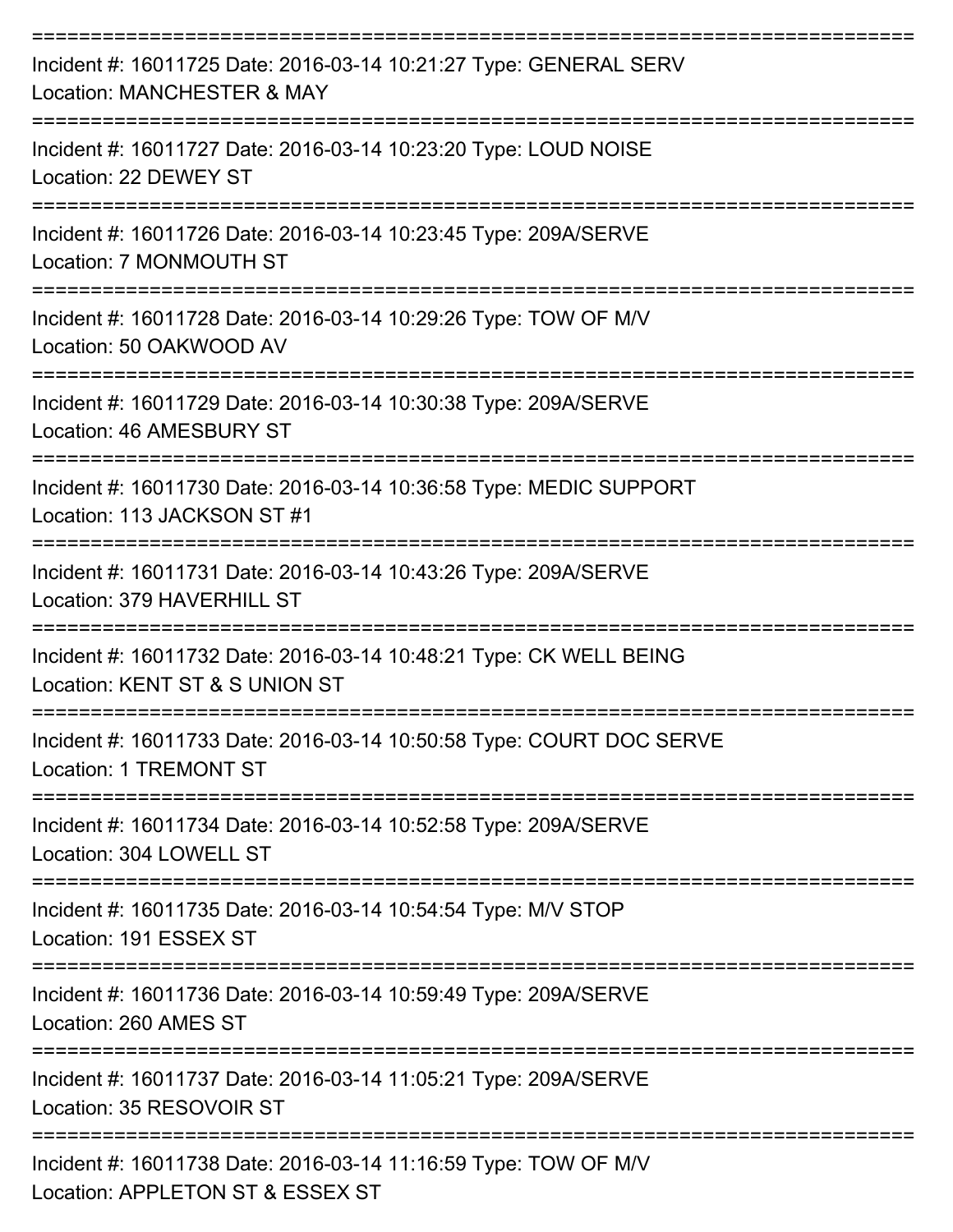| Incident #: 16011740 Date: 2016-03-14 11:31:36 Type: ALARMS<br>Location: BEAULIEU RESD / 51 HOFFMAN                |
|--------------------------------------------------------------------------------------------------------------------|
| ====================<br>Incident #: 16011739 Date: 2016-03-14 11:31:48 Type: TOW OF M/V<br>Location: 200 COMMON ST |
| Incident #: 16011741 Date: 2016-03-14 11:42:22 Type: WARRANT SERVE<br>Location: 61 EAST PLEASANT ST                |
| Incident #: 16011742 Date: 2016-03-14 11:52:41 Type: COURT DOC SERVE<br>Location: 148 BEACON AV                    |
| Incident #: 16011743 Date: 2016-03-14 11:54:35 Type: M/V STOP<br>Location: 122 EVERETT ST                          |
| Incident #: 16011744 Date: 2016-03-14 11:56:00 Type: ANIMAL COMPL<br>Location: 260 PARK ST                         |
| Incident #: 16011745 Date: 2016-03-14 12:00:25 Type: 209A/SERVE<br>Location: 167 BEACON ST                         |
| Incident #: 16011746 Date: 2016-03-14 12:02:07 Type: 911 HANG UP<br>Location: FIDELITY HOUSE / 439 S UNION ST #401 |
| Incident #: 16011749 Date: 2016-03-14 12:03:13 Type: THREATS/PROG<br>Location: 357 JACKSON ST                      |
| Incident #: 16011747 Date: 2016-03-14 12:04:41 Type: M/V STOP<br>Location: 86 EVERETT ST                           |
| Incident #: 16011748 Date: 2016-03-14 12:06:20 Type: 209A/SERVE<br>Location: 204 OSGOOD ST                         |
| Incident #: 16011750 Date: 2016-03-14 12:14:40 Type: TOW OF M/V<br>Location: 9 BIRCH ST                            |
| Incident #: 16011751 Date: 2016-03-14 12:19:44 Type: AUTO ACC/NO PI<br>Location: MERRIMACK ST & S UNION ST         |
| Incident #: 16011752 Date: 2016-03-14 12:21:05 Type: KEEP PEACE<br>Location: 56 SHATTUCK ST FL 2                   |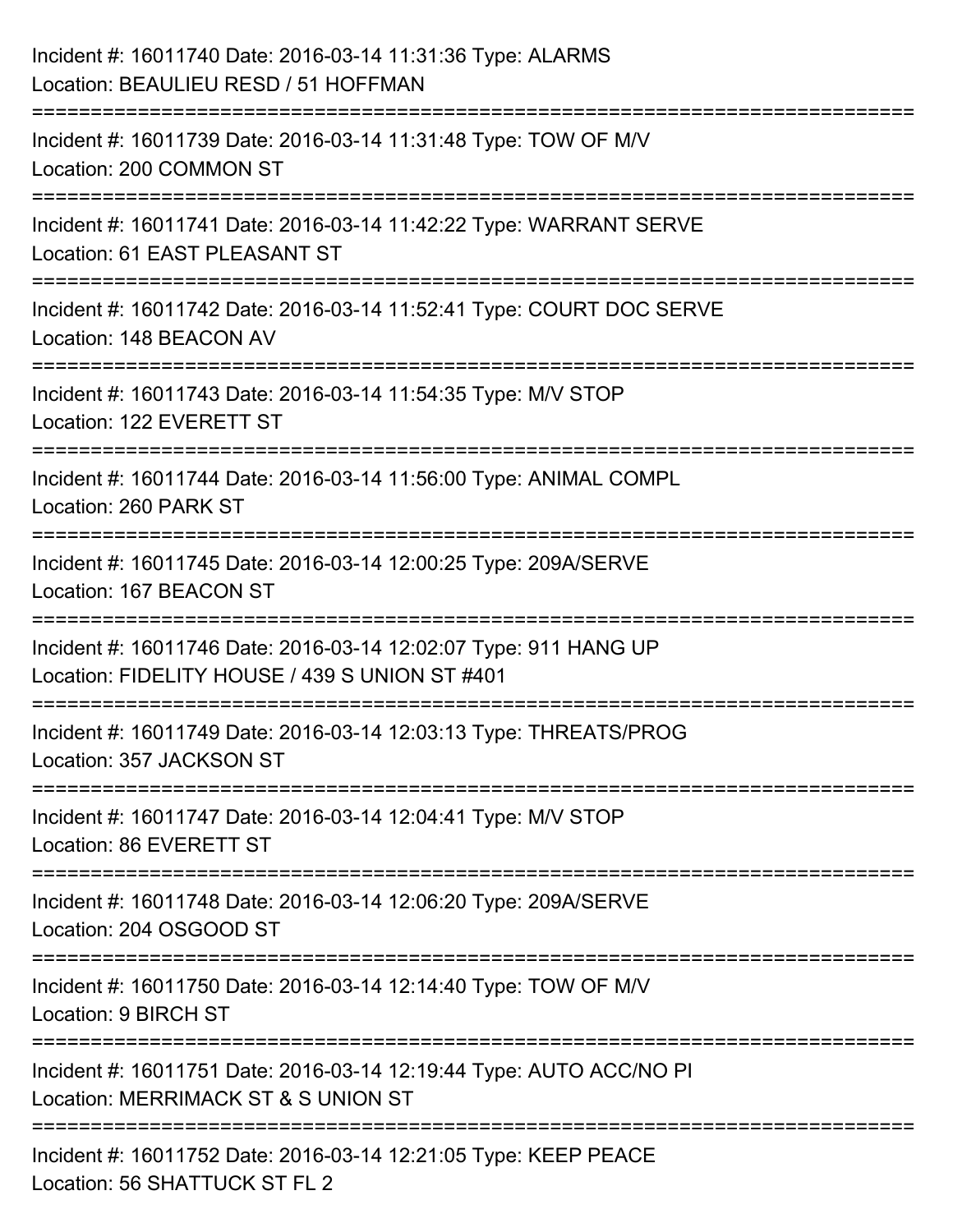| Incident #: 16011753 Date: 2016-03-14 12:33:43 Type: M/V STOP<br>Location: AMES ST & HAVERHILL ST                                                  |
|----------------------------------------------------------------------------------------------------------------------------------------------------|
| Incident #: 16011754 Date: 2016-03-14 12:45:51 Type: COURT DOC SERVE<br>Location: 25 ROBINSON CT                                                   |
| Incident #: 16011755 Date: 2016-03-14 12:49:27 Type: TRESPASSING<br><b>Location: ARBOR ST</b>                                                      |
| Incident #: 16011756 Date: 2016-03-14 12:54:57 Type: M/V STOP<br>Location: 382 MARKET ST                                                           |
| Incident #: 16011757 Date: 2016-03-14 12:55:48 Type: 209A/SERVE<br>Location: 11 THORTON                                                            |
| Incident #: 16011758 Date: 2016-03-14 13:07:19 Type: M/V STOP<br>Location: 13 BAILEY ST                                                            |
| Incident #: 16011759 Date: 2016-03-14 13:08:05 Type: M/V STOP<br>Location: FRANKLIN ST & VALLEY ST                                                 |
| Incident #: 16011760 Date: 2016-03-14 13:14:45 Type: SUS PERS/MV<br>Location: 208 BROADWAY                                                         |
| Incident #: 16011761 Date: 2016-03-14 13:20:44 Type: M/V STOP<br>Location: HAMPSHIRE ST & LOWELL ST                                                |
| Incident #: 16011762 Date: 2016-03-14 13:21:38 Type: SHOPLIFTING<br>Location: 700 ESSEX ST                                                         |
| ===================================<br>Incident #: 16011763 Date: 2016-03-14 13:25:26 Type: SHOPLIFTING<br>Location: CVS PHARMACY / 205 S BROADWAY |
| Incident #: 16011764 Date: 2016-03-14 13:40:39 Type: ANIMAL COMPL<br>Location: ESSEX ST & WARREN ST                                                |
| Incident #: 16011765 Date: 2016-03-14 13:43:09 Type: 209A/SERVE<br>Location: 39 FALMOUTH ST                                                        |
| Incident #: 16011767 Date: 2016-03-14 13:49:41 Type: COURT DOC SERVE<br>Location: 56 KENT ST                                                       |

===========================================================================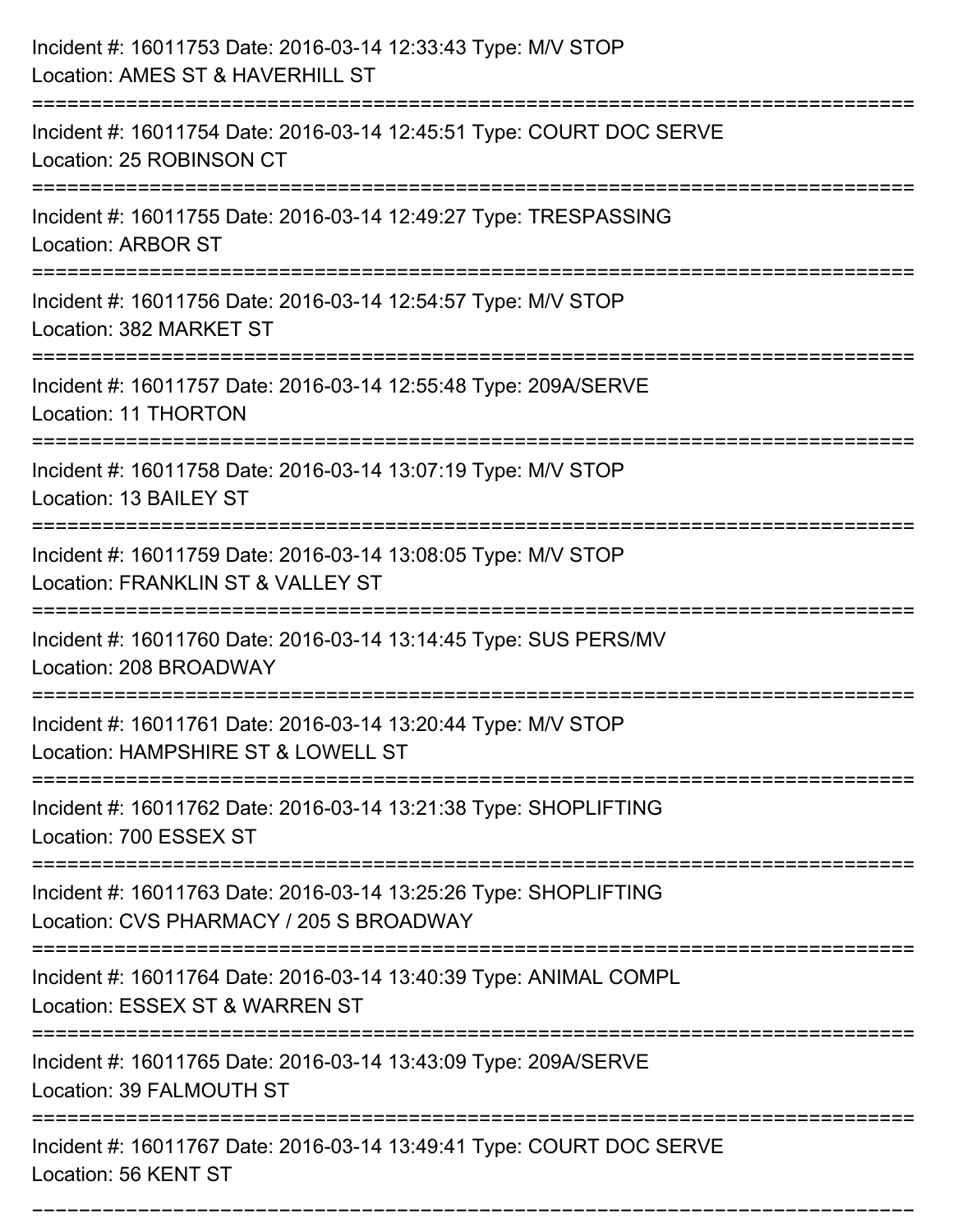| Incident #: 16011768 Date: 2016-03-14 14:04:06 Type: HIT & RUN M/V<br>Location: 550 BROADWAY<br>Incident #: 16011769 Date: 2016-03-14 14:13:43 Type: STOL/MV/PAS<br>Location: 226 HIGH ST<br>Incident #: 16011770 Date: 2016-03-14 14:18:46 Type: TOW OF M/V<br>Location: AMES ST & OHIO AV<br>Incident #: 16011771 Date: 2016-03-14 14:20:23 Type: TOW OF M/V<br>Location: 363 WATER ST<br>-------------------------------<br>Incident #: 16011772 Date: 2016-03-14 14:31:24 Type: M/V STOP<br>Location: 667 WOODLAND ST<br>Incident #: 16011773 Date: 2016-03-14 14:43:46 Type: B&E/MV/PAST<br>Location: CAP / 7 BROADWAY<br>======================<br>Incident #: 16011774 Date: 2016-03-14 14:47:30 Type: SUS PERS/MV<br>Location: 67 MARKET ST |
|-----------------------------------------------------------------------------------------------------------------------------------------------------------------------------------------------------------------------------------------------------------------------------------------------------------------------------------------------------------------------------------------------------------------------------------------------------------------------------------------------------------------------------------------------------------------------------------------------------------------------------------------------------------------------------------------------------------------------------------------------------|
|                                                                                                                                                                                                                                                                                                                                                                                                                                                                                                                                                                                                                                                                                                                                                     |
|                                                                                                                                                                                                                                                                                                                                                                                                                                                                                                                                                                                                                                                                                                                                                     |
|                                                                                                                                                                                                                                                                                                                                                                                                                                                                                                                                                                                                                                                                                                                                                     |
|                                                                                                                                                                                                                                                                                                                                                                                                                                                                                                                                                                                                                                                                                                                                                     |
|                                                                                                                                                                                                                                                                                                                                                                                                                                                                                                                                                                                                                                                                                                                                                     |
|                                                                                                                                                                                                                                                                                                                                                                                                                                                                                                                                                                                                                                                                                                                                                     |
|                                                                                                                                                                                                                                                                                                                                                                                                                                                                                                                                                                                                                                                                                                                                                     |
| Incident #: 16011775 Date: 2016-03-14 14:54:06 Type: HIT & RUN M/V<br>Location: MERRIMACK ST & S BROADWAY                                                                                                                                                                                                                                                                                                                                                                                                                                                                                                                                                                                                                                           |
| Incident #: 16011776 Date: 2016-03-14 14:56:27 Type: UNWANTEDGUEST<br>Location: BURGER KING / 187 BROADWAY                                                                                                                                                                                                                                                                                                                                                                                                                                                                                                                                                                                                                                          |
| Incident #: 16011777 Date: 2016-03-14 15:01:06 Type: TOW OF M/V<br>Location: CEDAR ST & FRANKLIN ST                                                                                                                                                                                                                                                                                                                                                                                                                                                                                                                                                                                                                                                 |
| Incident #: 16011778 Date: 2016-03-14 15:05:05 Type: TRESPASSING<br>Location: DIAMOND SPRINGS APARTMENTS / 1 BEACON AV                                                                                                                                                                                                                                                                                                                                                                                                                                                                                                                                                                                                                              |
| Incident #: 16011779 Date: 2016-03-14 15:06:17 Type: TRESPASSING<br>Location: 150 PARK ST                                                                                                                                                                                                                                                                                                                                                                                                                                                                                                                                                                                                                                                           |
| Incident #: 16011780 Date: 2016-03-14 15:08:20 Type: B&E/ATTEMPY<br>Location: 27 ABBOTT ST FL 1                                                                                                                                                                                                                                                                                                                                                                                                                                                                                                                                                                                                                                                     |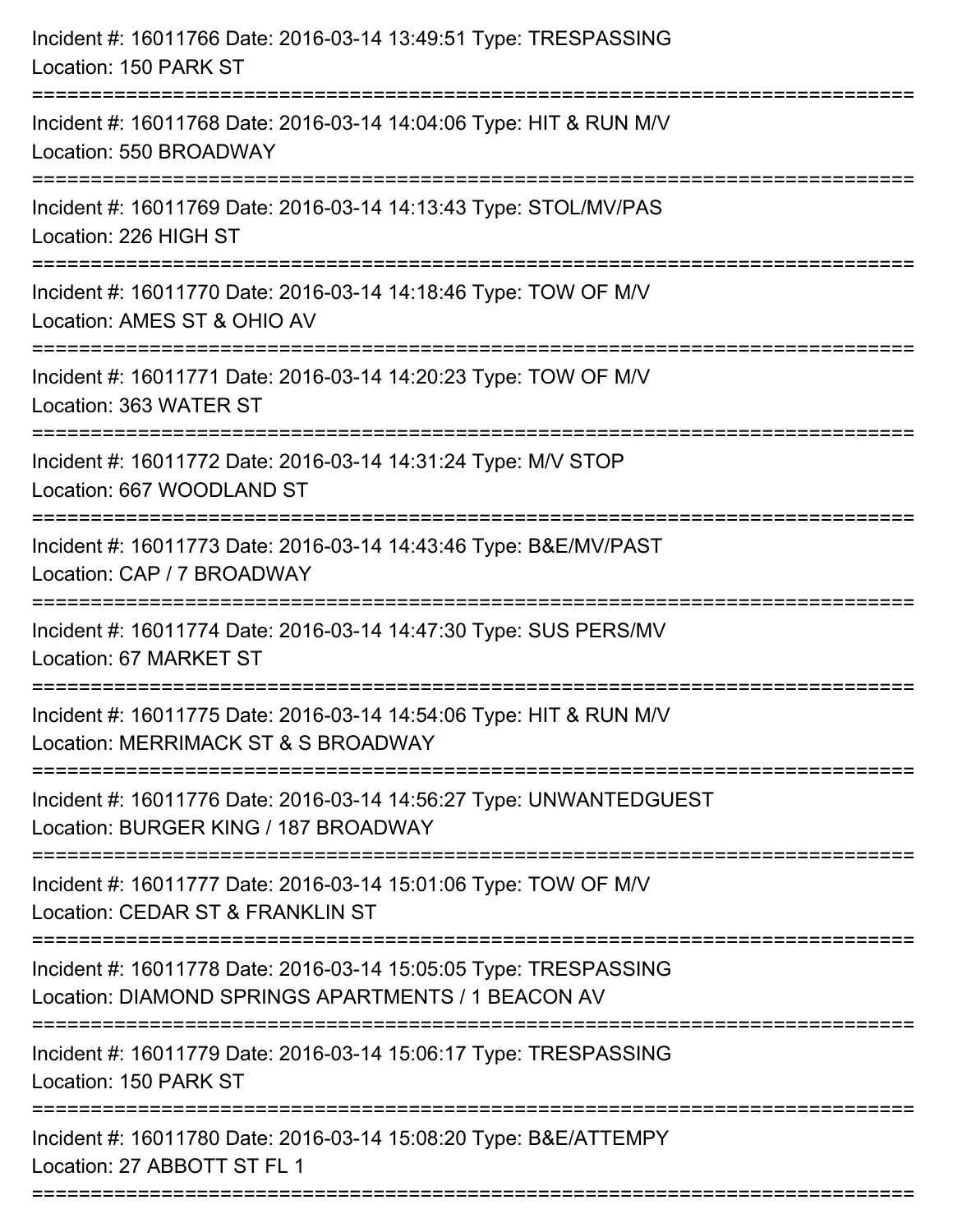Location: 56 MARSTON ST

| Incident #: 16011782 Date: 2016-03-14 15:27:46 Type: B&E/PAST<br>Location: 218 ABBOTT ST                    |
|-------------------------------------------------------------------------------------------------------------|
| Incident #: 16011783 Date: 2016-03-14 15:30:19 Type: SHOPLIFTING<br>Location: CVS PHARMACY / 205 S BROADWAY |
| Incident #: 16011784 Date: 2016-03-14 15:35:11 Type: HIT & RUN M/V<br>Location: FARNHAM ST & PHILLIPS ST    |
| Incident #: 16011785 Date: 2016-03-14 15:43:29 Type: M/V STOP<br>Location: FARLEY ST & S BROADWAY           |
| Incident #: 16011786 Date: 2016-03-14 15:50:15 Type: RECOV/STOL/MV<br>Location: 53 MECHANIC ST              |
| Incident #: 16011790 Date: 2016-03-14 16:09:15 Type: IDENTITY THEFT<br>Location: 189 MAPLE ST               |
| Incident #: 16011787 Date: 2016-03-14 16:14:01 Type: M/V STOP<br>Location: LEBANON ST & WHITE ST            |
| Incident #: 16011788 Date: 2016-03-14 16:16:07 Type: 911 HANG UP<br>Location: 439 S UNION ST                |
| Incident #: 16011789 Date: 2016-03-14 16:24:53 Type: GENERAL SERV<br>Location: ANCHOR AUTO / 140 WEST ST    |
| Incident #: 16011791 Date: 2016-03-14 16:40:40 Type: MEDIC SUPPORT<br>Location: 40 LAWRENCE ST              |
| Incident #: 16011794 Date: 2016-03-14 17:15:24 Type: SUS PERS/MV<br>Location: 75 CLARKE ST                  |
| Incident #: 16011792 Date: 2016-03-14 17:18:04 Type: M/V STOP<br>Location: FRANKLIN ST & HAVERHILL ST       |
| Incident #: 16011793 Date: 2016-03-14 17:19:57 Type: ALARM/BURG<br>Location: 412 HAMPSHIRE ST               |
|                                                                                                             |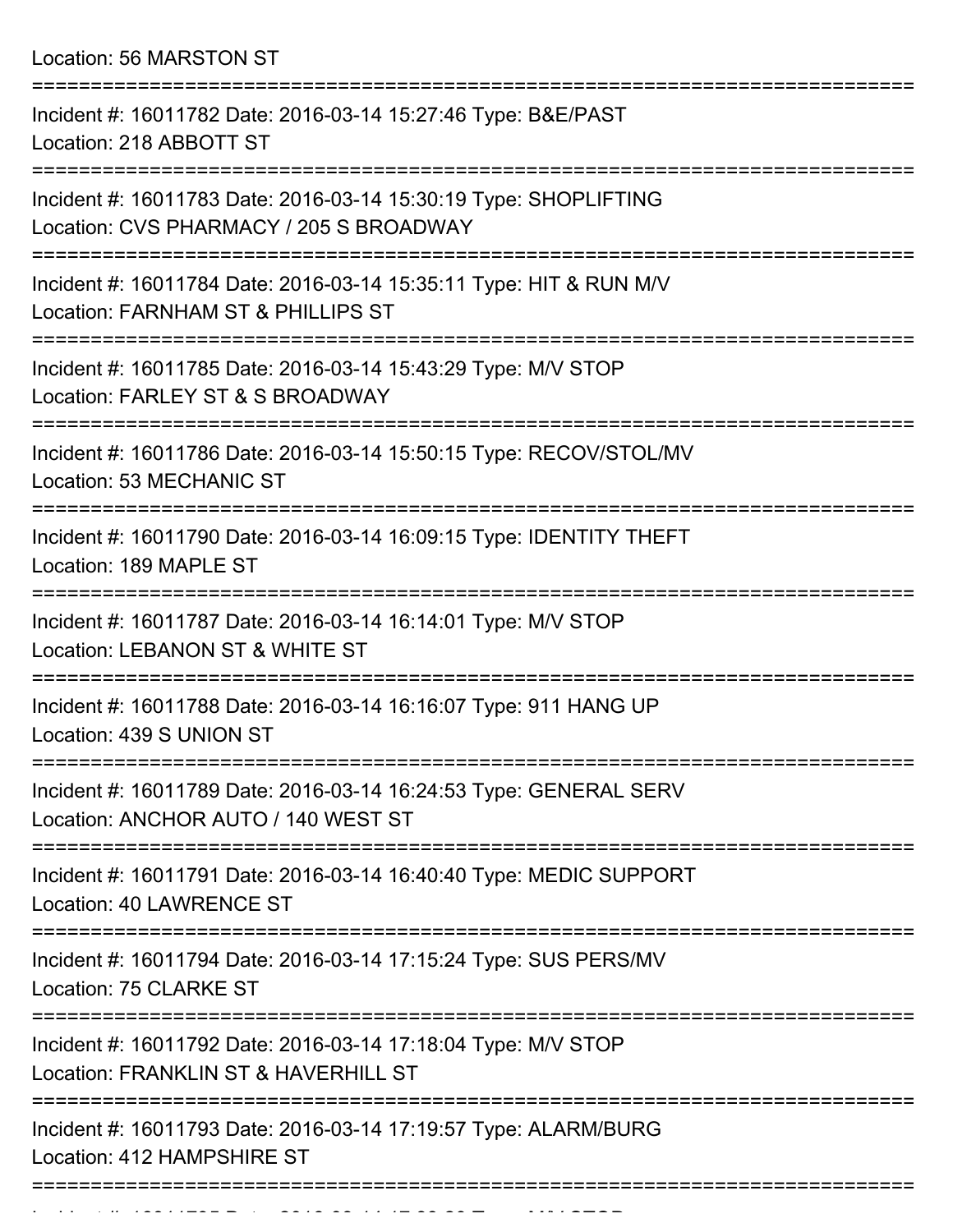Location: FRANKLIN ST & HAVERHILL ST =========================================================================== Incident #: 16011796 Date: 2016-03-14 17:37:26 Type: KEEP PEACE Location: 198 PHILLIPS ST =========================================================================== Incident #: 16011797 Date: 2016-03-14 17:41:13 Type: ALARM/BURG Location: METRO PCS / 67 WINTHROP AV =========================================================================== Incident #: 16011798 Date: 2016-03-14 18:22:14 Type: M/V STOP Location: MERRIMACK ST & PARKER ST =========================================================================== Incident #: 16011799 Date: 2016-03-14 18:43:35 Type: FIRE Location: 81 TREMONT ST =========================================================================== Incident #: 16011800 Date: 2016-03-14 18:56:26 Type: MEDIC SUPPORT Location: 76 TRENTON ST =========================================================================== Incident #: 16011801 Date: 2016-03-14 19:01:34 Type: MEDIC SUPPORT Location: 10 OAKLAND RD =========================================================================== Incident #: 16011802 Date: 2016-03-14 19:24:49 Type: ANIMAL COMPL Location: 2 EASTSIDE ST =========================================================================== Incident #: 16011803 Date: 2016-03-14 19:39:07 Type: TENANT PROB Location: 37 EUTAW ST FL 3 =========================================================================== Incident #: 16011804 Date: 2016-03-14 19:50:16 Type: DRUG VIO Location: 141 AMESBURY ST FL 6 =========================================================================== Incident #: 16011805 Date: 2016-03-14 19:50:56 Type: ALARM/BURG Location: 73 PROSPECT ST =========================================================================== Incident #: 16011806 Date: 2016-03-14 19:52:00 Type: ANIMAL COMPL Location: 150-152 ANDOVER ST =========================================================================== Incident #: 16011807 Date: 2016-03-14 20:16:32 Type: M/V STOP Location: 488 ESSEX ST =========================================================================== Incident #: 16011808 Date: 2016-03-14 20:25:48 Type: ALARM/BURG Location: DUA LAWRENCE / 360 MERRIMACK ST

============================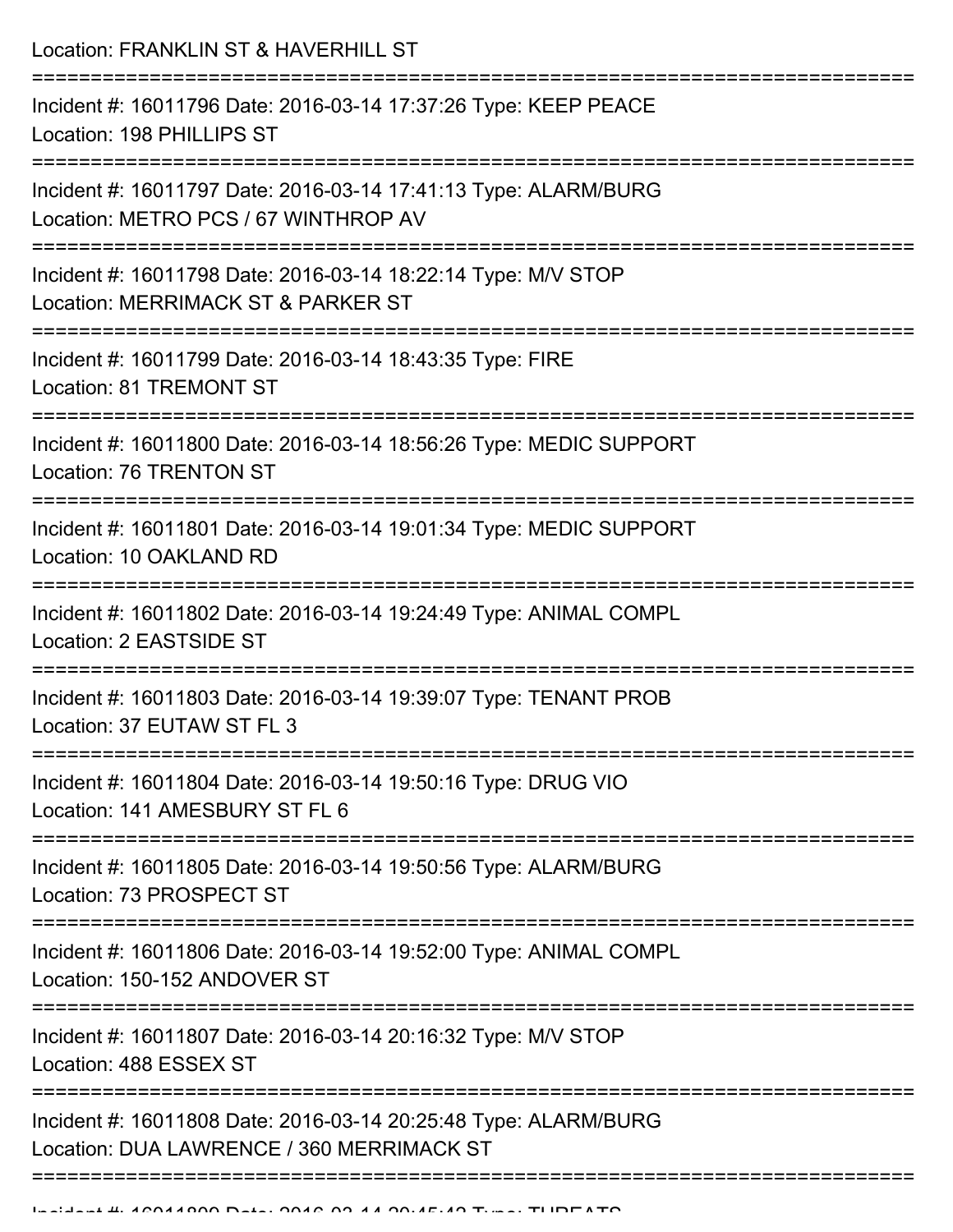Location: 44 IRENE ST =========================================================================== Incident #: 16011810 Date: 2016-03-14 20:53:23 Type: CK WELL BEING Location: 4 FERRY ST =========================================================================== Incident #: 16011811 Date: 2016-03-14 20:55:53 Type: CK WELL BEING Location: 141 AMESBURY ST #307 FL 3 =========================================================================== Incident #: 16011812 Date: 2016-03-14 21:03:42 Type: DISORDERLY Location: 35 CHICKERING ST =========================================================================== Incident #: 16011813 Date: 2016-03-14 21:18:12 Type: UNKNOWN PROB Location: 582 ESSEX ST =========================================================================== Incident #: 16011814 Date: 2016-03-14 21:23:28 Type: AUTO ACC/NO PI Location: S BROADWAY & MT VERNON =========================================================================== Incident #: 16011816 Date: 2016-03-14 21:24:05 Type: UNWANTEDGUEST Location: 360 BROADWAY =========================================================================== Incident #: 16011815 Date: 2016-03-14 21:24:43 Type: DRUG OVERDOSE Location: 151 S UNION ST #BACK FL 2 =========================================================================== Incident #: 16011817 Date: 2016-03-14 21:26:06 Type: M/V STOP Location: MARKET ST & S UNION ST =========================================================================== Incident #: 16011818 Date: 2016-03-14 21:38:23 Type: M/V STOP Location: MERRIMACK ST & S UNION ST =========================================================================== Incident #: 16011819 Date: 2016-03-14 21:47:27 Type: M/V STOP Location: ERVING AV & JACKSON ST =========================================================================== Incident #: 16011820 Date: 2016-03-14 22:10:50 Type: M/V STOP Location: ALLSTON ST & HIGH ST =========================================================================== Incident #: 16011821 Date: 2016-03-14 22:20:33 Type: EXTRA SURVEIL Location: 478 RIVERSIDE DR =========================================================================== Incident #: 16011822 Date: 2016-03-14 22:28:51 Type: INVEST CONT Location: 168 WEST ST ===========================================================================

Incident #: 16011823 Date: 2016-03-14 22:43:35 Type: GENERAL SERV